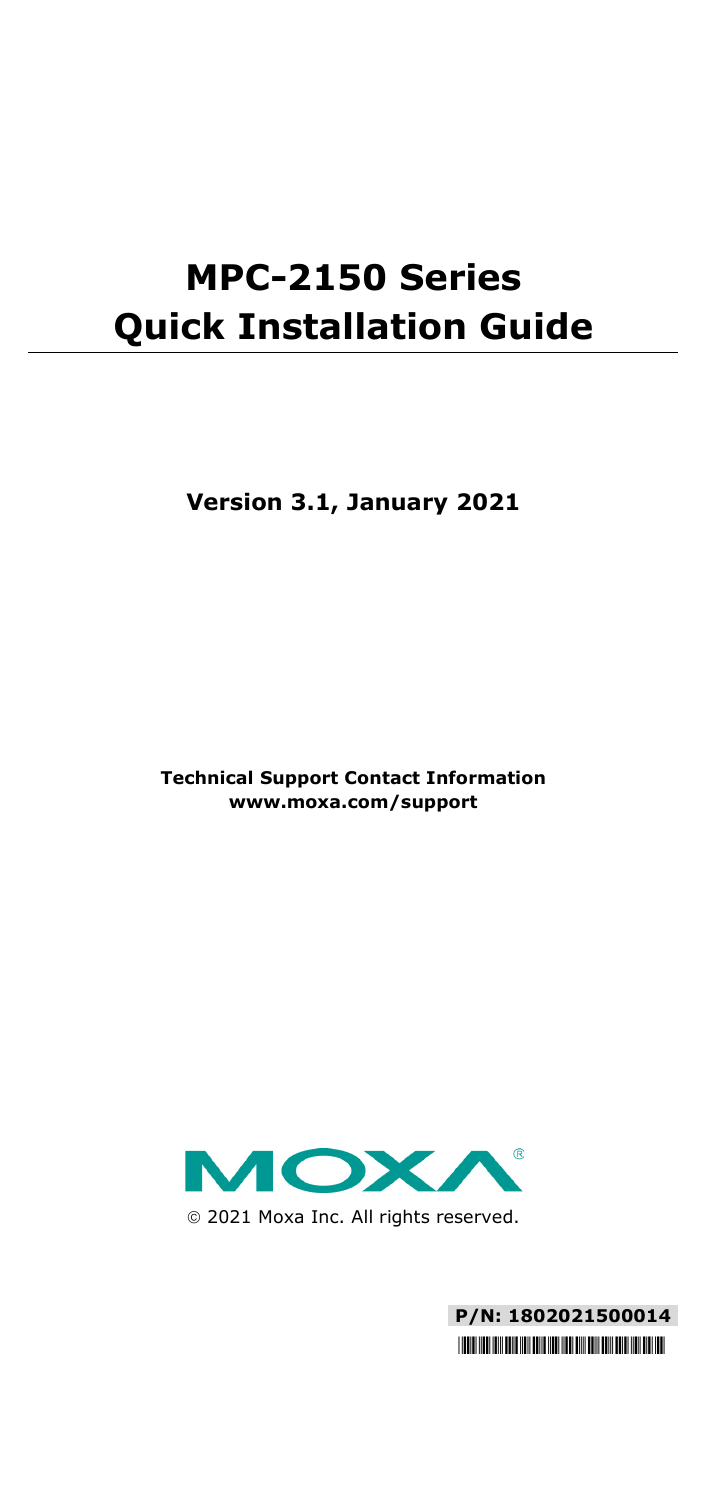## **Overview**

The MPC-2150, 15-inch panel computer, with  $3<sup>rd</sup>$  generation Intel® Core™ processor delivers a reliable, durable, high-performance platform of wide versatility of use in industrial environments.

The MPC-2150 Series panel computers are designed with a wide -40 to 70°C temperature range, and come with a patented fanless, streamlined housing designed for highly efficient heat dissipation, making this computer one of most reliable industrial platforms available for harsh, hot, outdoor environments, such as are found at oil and gas fields and on drilling platforms.

The MPC-2150 also features a 1,000-nit LCD panel with a sunlight readable and projected capacitive glove-friendly multi-touch screen, providing an excellent user experience for outdoor applications.

# **Package Checklist**

Before installing the MPC-2150, verify that the package contains the following items:

- MPC-2150 panel computer
- 1 2-pin terminal block for DC power input
- SSD/HDD installation kit
- Quick installation guide (printed)
- Warranty card

*NOTE: Please notify your sales representative if any of the above items are missing or damaged.*

## **Hardware Installation**

#### **Front View**



#### **Bottom View**

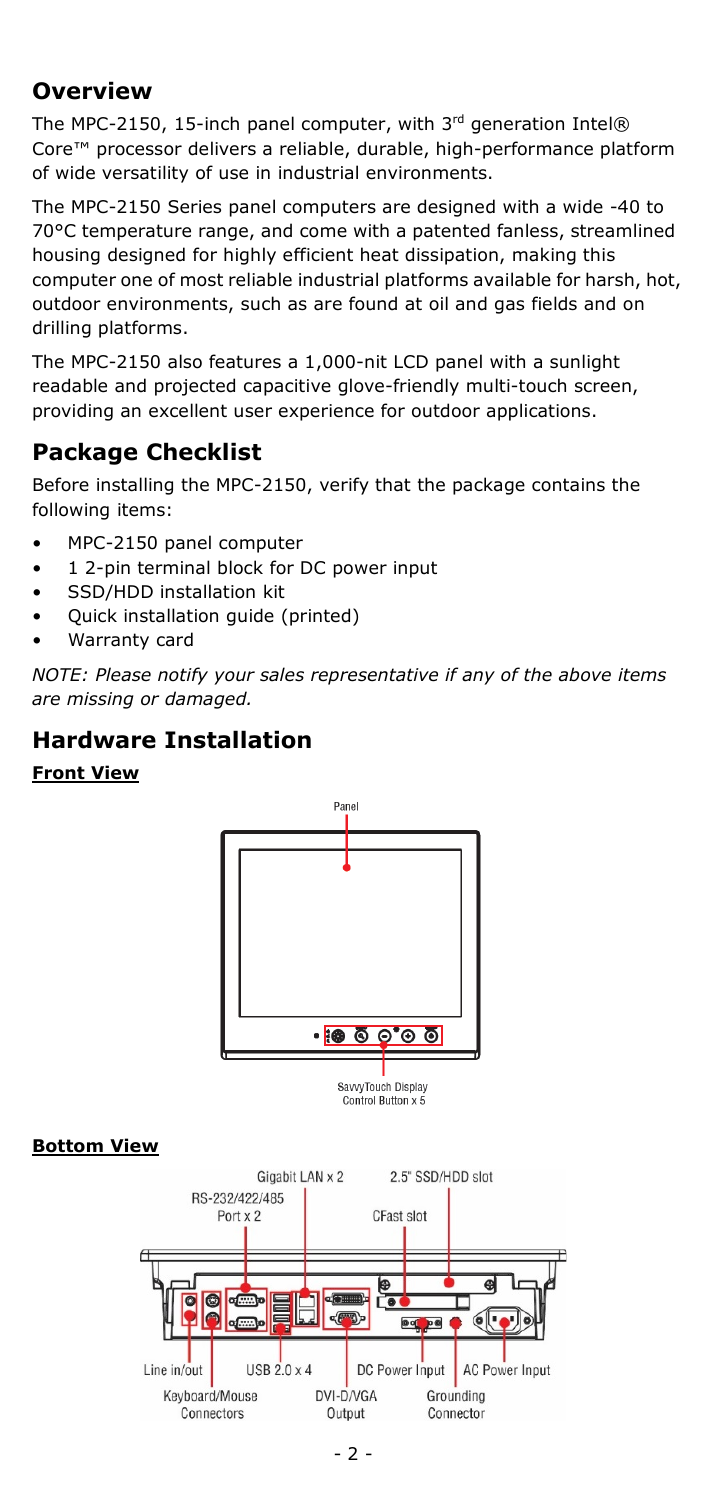#### **SavvyTouch Display Control Buttons**

The following table describes the SavvyTouch display controls on the front surface of the MPC-2150. These intelligent controls will light up with a simple hand-wave above the area of the screen where they are located.

| <b>Name</b> |                        | <b>Displayed</b><br>Color | <b>Control Function /</b><br><b>Color Legend</b> |
|-------------|------------------------|---------------------------|--------------------------------------------------|
| MENL        | Power                  | Green                     | Power is on and functioning<br>normally          |
|             |                        | Red                       | Power standby and system shut<br>down            |
|             |                        | Off                       | Power is off.                                    |
|             | <b>Brightness</b>      | White                     | +: To increase brightness of panel               |
|             |                        |                           | -: To decrease brightness of panel               |
| <b>INFO</b> | Info                   | Off                       | System functioning normally                      |
|             |                        | Red                       | System hardware error                            |
|             | Storage                | Red (on)                  | Storage drive is functioning<br>properly         |
|             |                        | Red (blinking)            | Drive is accessing or writing data               |
|             |                        | Off                       | Drive is offline.                                |
| Ò.          | <b>Display</b><br>mode | White                     | Displays the brightness mode                     |
|             |                        | Off                       | Panel brightness out of ECDIS<br>standard range  |

## **Connector Description**

#### **AC/DC Power Input**

The MPC-2150 allows using either an AC or DC power input. When using AC power, use the standard C14 AC inlet. When using DC power, use at least a 60 W power adapter through the 2-pin terminal block in the accessories package. The figure shows the MPC-2150's DC pin assignments.

#### **Extending the Display**

The MPC-2150 comes with both standard VGA (DB15) and DVI-D (DB29) interfaces (located on the bottom of the shell) which may be used to simultaneously extend the display across two monitors.

#### **Connecting to a Keyboard and Mouse**

The MPC-2150 Series comes with two PS/2 connectors located on the bottom surface, for connecting a keyboard and a mouse.



#### **Serial Ports**

The MPC-2150 offers two software-selectable RS-232/422/485 serial ports over a DB9 connector. Refer to the MPC-2150 User's Manual for serial port configuration details. The pin assignments for the ports are shown in the table below:



 $DC.9 - 36V =$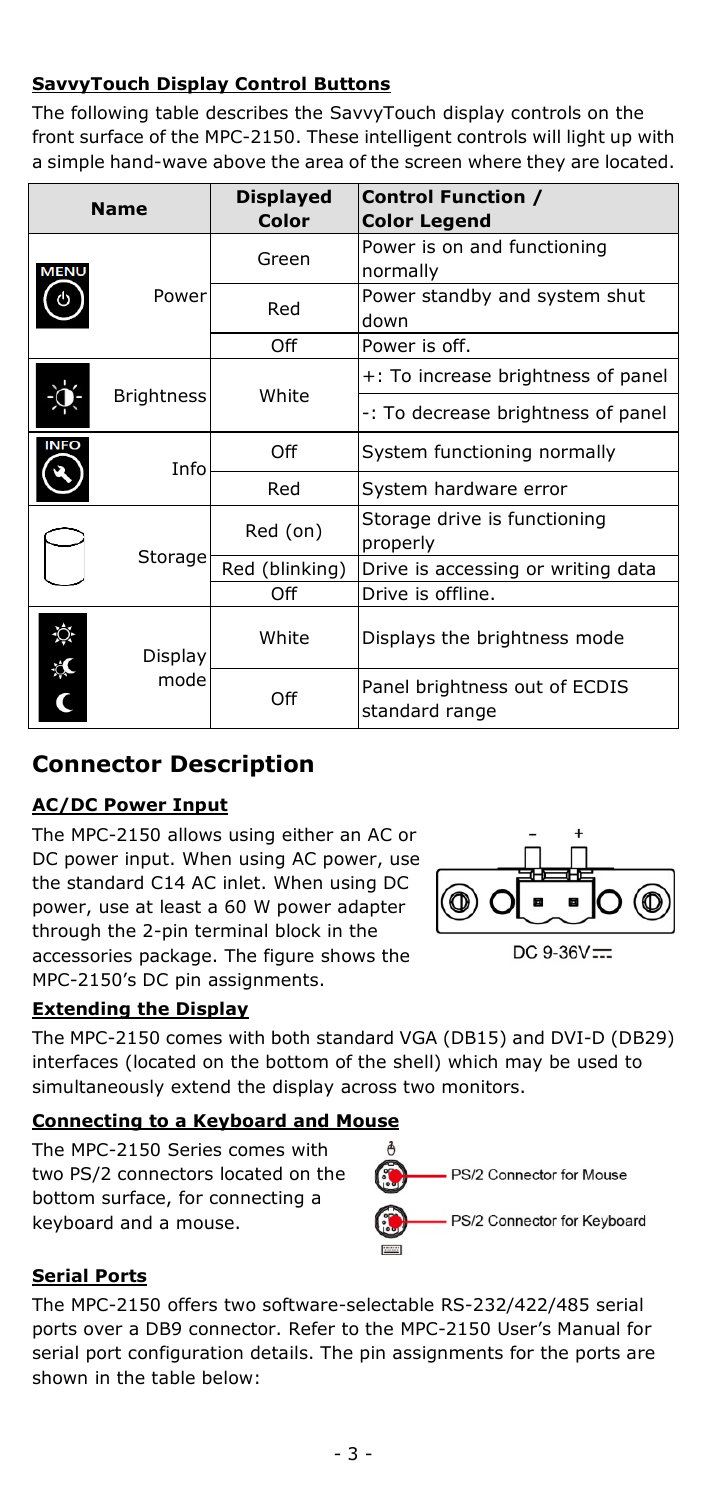

| Pin | <b>RS-232</b> | <b>RS-422</b> | <b>RS-485</b><br>$(4-wire)$ | <b>RS-485</b><br>$(2-wire)$ |
|-----|---------------|---------------|-----------------------------|-----------------------------|
|     | DCD           | $TxDA(-)$     | $TxDA(-)$                   |                             |
| 2   | <b>RxD</b>    | $TxDB(+)$     | $TxDB(+)$                   |                             |
| 3   | <b>TxD</b>    | $RxDB(+)$     | $RxDB(+)$                   | $DataB(+)$                  |
| 4   | <b>DTR</b>    | $RxDA(-)$     | $RxDA(-)$                   | $DataA(-)$                  |
| 5   | <b>GND</b>    | <b>GND</b>    | <b>GND</b>                  | <b>GND</b>                  |
| 6   | <b>DSR</b>    |               |                             |                             |
|     | <b>RTS</b>    |               |                             |                             |
| 8   | CTS           |               |                             |                             |

#### **Ethernet Ports**

The pin assignments for the two Fast Ethernet 100/1000 Mbps RJ45 ports are shown in the following table:

| LAN <sub>2</sub>    |             |
|---------------------|-------------|
|                     |             |
| ŋ<br>$\overline{8}$ | ı<br>г<br>1 |
|                     | 8           |
| ا ا                 |             |

I AN 1

| Pin            | 100 Mbps | <b>1000 Mbps</b> |
|----------------|----------|------------------|
| 1              | $ETx+$   | $TRD(0) +$       |
| 2              | ETx-     | $TRD(0)$ -       |
| 3              | $ERx+$   | $TRD(1) +$       |
| $\overline{4}$ |          | $TRD(2) +$       |
| 5              |          | $TRD(2)-$        |
| 6              | ERx-     | $TRD(1)$ -       |
| 7              |          | $TRD(3) +$       |
| 8              |          | $TRD(3)-$        |

Refer to the following table for a description of the LAN indicators:

| LAN             | Green  | 100 Mbps Ethernet mode              |
|-----------------|--------|-------------------------------------|
| (on connectors) | Yellow | 1000 Mbps (Gigabit) Ethernet mode   |
|                 | .Off   | No activity / 10 Mbps Ethernet mode |

#### **Audio Interface**

The MPC-2150 comes with line-in and line-out audio jacks, allowing users to connect a speaker system, an earphone, or a microphone.



#### **USB Ports**

Four USB 2.0 ports are available on the bottom surface. Use these ports to connect mass storage drives and other peripherals.

#### **Installing a SATA HDD or SSD**



The MPC-2150 comes with an HDD/SSD installation kit accessory. To install the 2.5-inch SATA storage, follow these instructions. For better system reliability, we suggest using a solid state disk (SSD). A list of compatible SSD models is available on Moxa's website.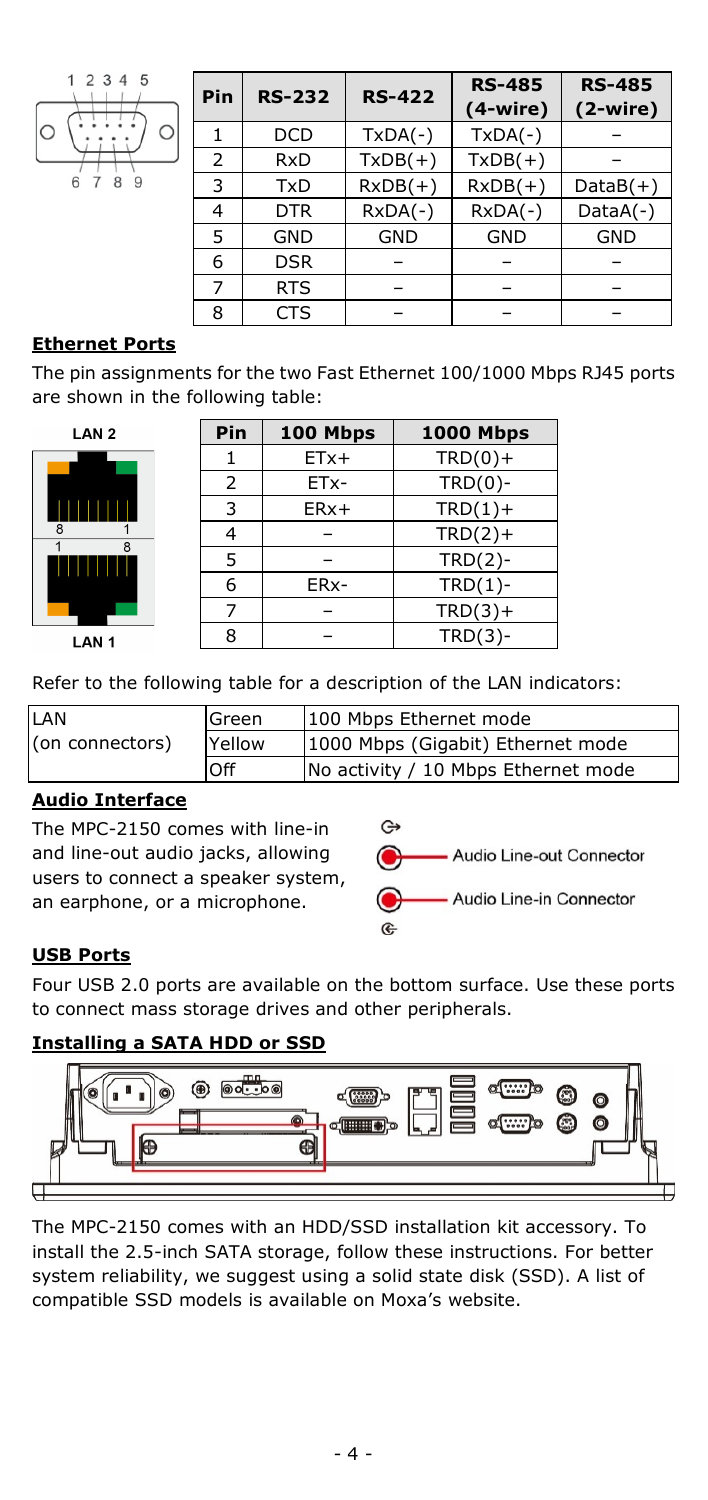1. Use 4 screws to fasten the HDD/SSD to the HDD/SSD bracket.



2. Remove the 2 screws holding the HDD/SSD cover to the MPC-2150.



3. Insert the HDD/SSD (with the bracket) into the HDD/SDD slot. Noted that the latch on HDD/SSD bracket should be released when pushing the HDD/SSD into the slot.



4. Reattach the HDD/SSD cover and fix it to the front panel with the 2 screws.

#### **Installing a CFast Card**

The MPC-2150 has a CFast slot that can be used to install a standard CFast card using a push-push mechanism. A list of compatible CFast cards can be found on Moxa's website.



- 1. Loosen the screws connecting the HDD/SSD cover to the MPC-2150.
- 2. Insert the CFast card into the slot using the push-push mechanism.



3. Reattach the CFast cover.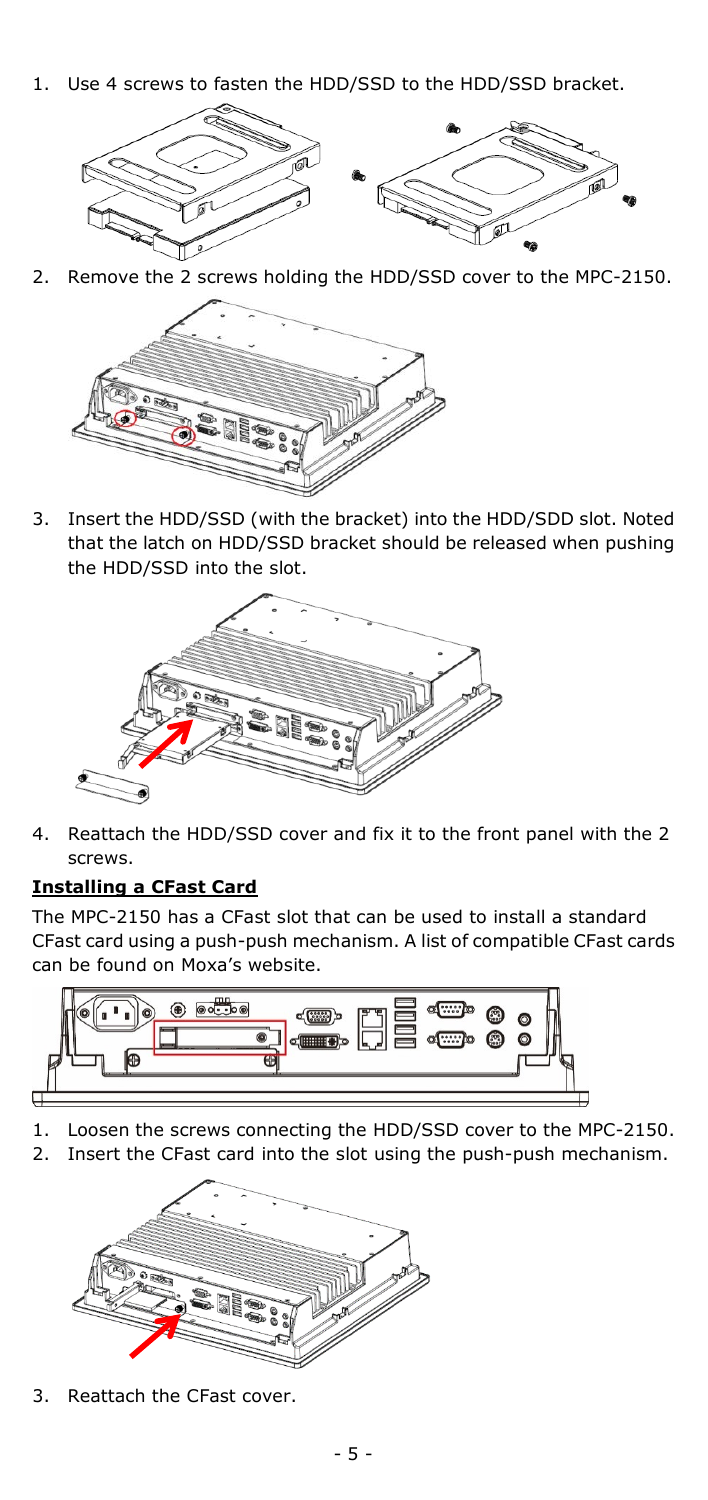#### **Real Time Clock**

The real time clock (RTC) is powered by a lithium battery. We strongly recommend that you do not replace the lithium battery without help from a qualified Moxa support engineer. If you need to change the battery, contact the Moxa RMA service team at

[http://www.moxa.com/rma/about\\_rma.aspx.](http://www.moxa.com/rma/about_rma.aspx)



# **ATTENTION**

There is a risk of explosion if the clock's lithium battery is replaced with an incompatible battery.

## **Powering on/off the MPC-2150**

To power on the panel computer you may either connect power by connecting the **Terminal Block to Power Jack Converter** to the terminal block and then connect a power adapter, or you may connect the computer to an AC power source using the power cord. After the power source is connected, touch the **Menu** button to turn the computer on. It takes about 10 to 30 seconds for the system to boot up.

To power off the MPC-2150 Series, touch the **MENU** button for 4 seconds; depending on your OS's power management settings you may enter **standby**, **hibernation**, or **system shutdown** mode. If you encounter technical problems, touch and hold the **MENU** button for 10 seconds to force a hard shutdown of the system.

#### **Grounding the MPC-2150 Series**

Proper grounding and wire routing help to limit the effects of noise from electromagnetic interference (EMI). Run the ground connection from the ground screw to the grounding surface prior to connecting the power source.

## **Panel Mounting**

An optional panel mounting kit (MPC-MD-2-15-PMTK) is available for the MPC-2150 with 8 clamp mounts that allow for installation onto a wall (where space has been cut out to accommodate the rest of the hardware) or into computing stations where a flush mount is desired. The maximum thickness of the surface to which the computer will be clamped is 11 mm. For a secure mounting, all 8 clamps must be used. The clamp arms are fastened into slots on all four sides of the MPC-2150. Use the short M4 SUS (stainless) screws to fasten the clamp arms to the MPC-2150 mounting slots, as shown in the magnified inset in the diagram below. Next, use the clamps to fasten the computer to its mounting point. The torque value should not exceed 5 kg.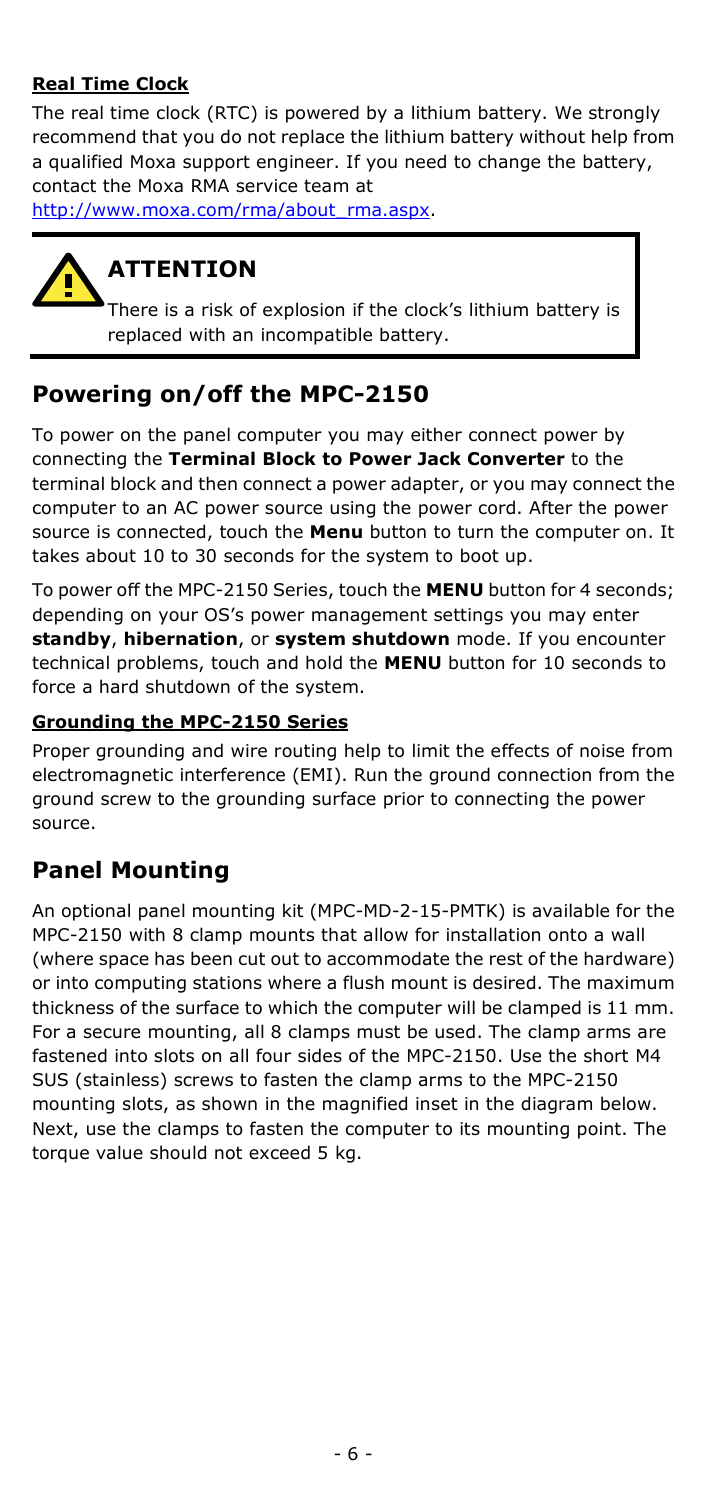

For a safe installation, we recommend using a plug with the following dimensions: